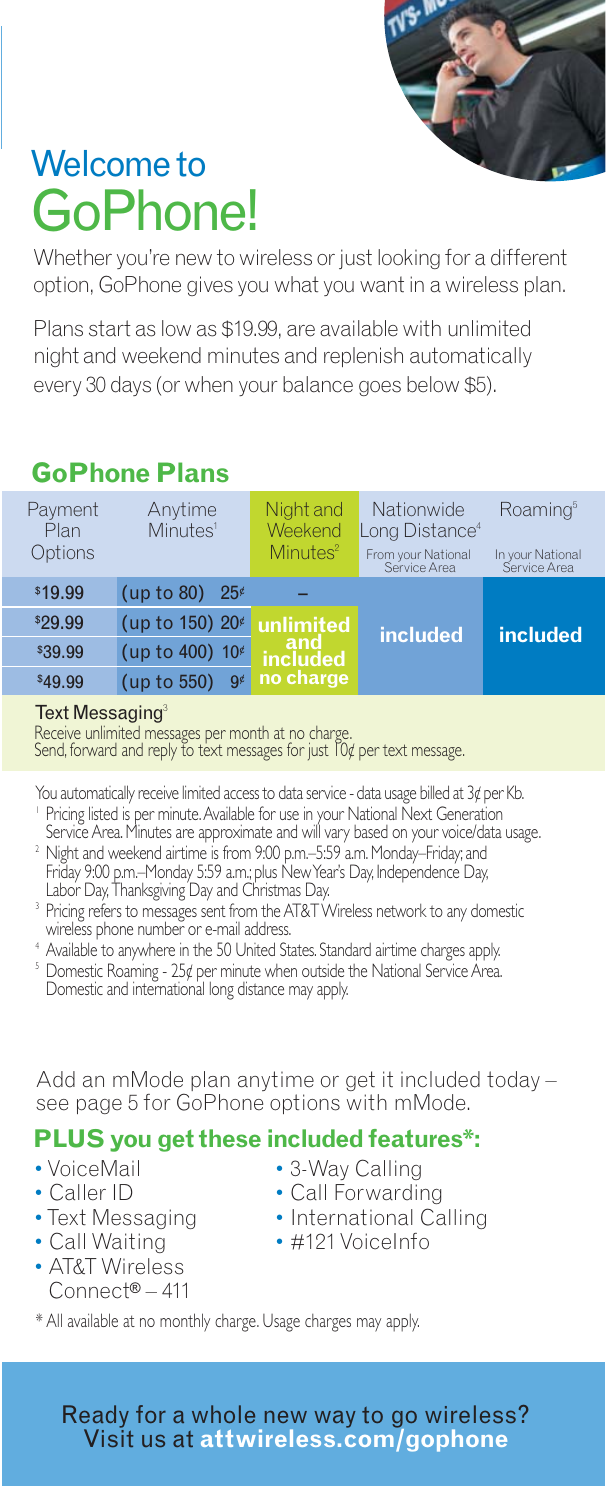# Enhance your GoPhonewith mMode

### How will you use it?

Do just about anything you can imagine with mMode, with features that will let you...









- order the CD.
	- Match your phone to your personality with downloadable ring tones.
	- Play cool games.



If it's hot, you'll have it with mMode. Access information from these providers and more.

- **connect**  Read, write and send e-mail.
	- Chat via instant messaging.
	- Locate family and friends who also have mMode with Find Friends.
- **manage**  Catch the latest news, weather and traffic information.
	- Keep track of your favorite teams, get scores and sports news as it happens.

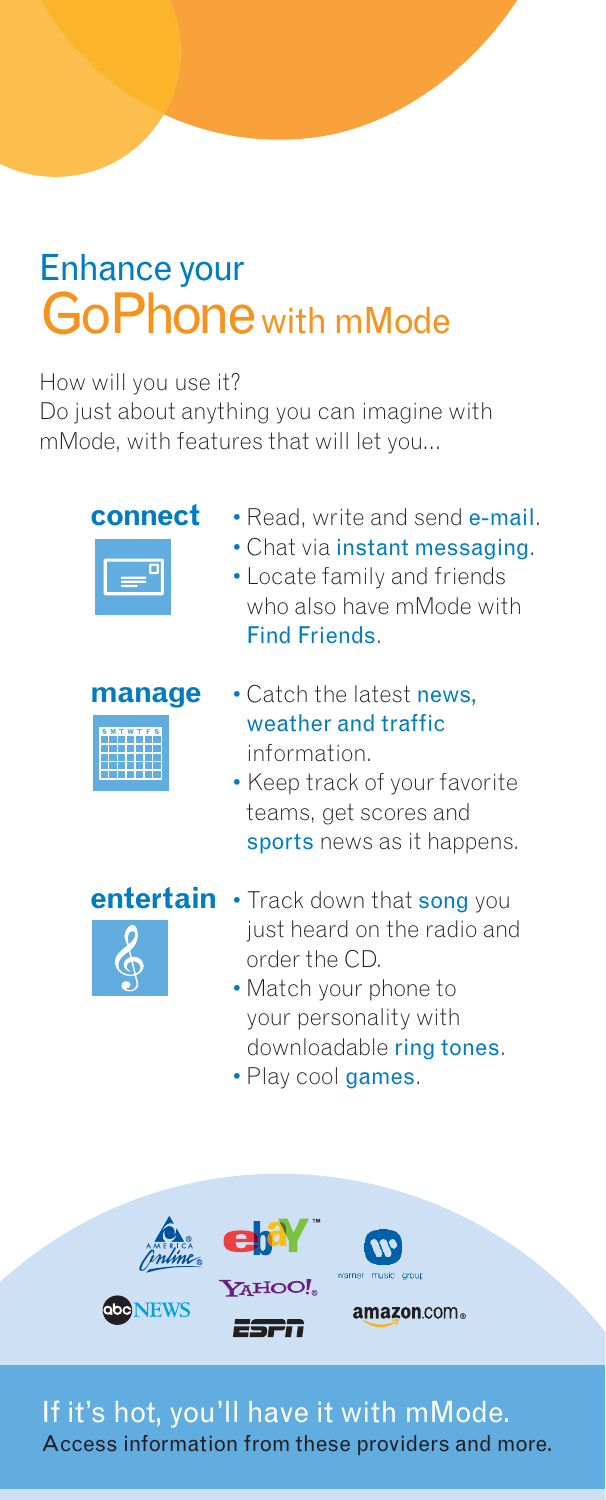

# **GoPhone with mMode Plans**

| Payment<br>Plan<br>Options | Anytime<br>Minutes <sup>1</sup> | Night and<br>Weekend<br>Minutes <sup>2</sup> | Nationwide Roaming <sup>5,6</sup><br>Long Distance <sup>4</sup><br>From your National<br>Service Area | In your National<br>Service Area | mMode <sup>1</sup><br>In your<br>National<br>Service<br>Area |
|----------------------------|---------------------------------|----------------------------------------------|-------------------------------------------------------------------------------------------------------|----------------------------------|--------------------------------------------------------------|
| \$23.98                    | (up to 80) $25¢$                |                                              |                                                                                                       |                                  |                                                              |
| \$33.98                    | (up to 150) 20 €                | unlimited                                    | <i>included</i>                                                                                       | included                         | $i$ ust 1¢                                                   |
| \$43.98                    | (up to 400) 10 <sup>€</sup>     | and<br>included                              |                                                                                                       |                                  | per Kb                                                       |
| \$53.98                    | (up to 550)                     | 9 no charge                                  |                                                                                                       |                                  |                                                              |

#### **Text Messaging**

Receive unlimited messages per month at no charge.

Send, forward and reply to text messages for just 10¢ per text message.

- ' Available for use in your National Next Generation Service Area. Minutes and kilobytes<br>| are approximate and will vary based on your voice/data usage.<br><sup>2</sup> Night and wookend girtimo is from 9:00 p.m. 5:59 a.m. Monday. Fri
- Night and weekend airtime is from 9:00 p.m.–5:59 a.m. Monday–Friday; and<br>Friday 9:00 p.m.–Monday 5:59 a.m.; plus New Year's Day, Independence Day,<br>Labor Day, Thanksgiving Day and Christmas Day.
- 3 Pricing refers to messages sent from the AT&T Wireless network to any domestic wireless phone number or e-mail address.
- <sup>4</sup> Available to anywhere in the 50 United States. Standard airtime charges apply.
- <sup>5</sup> Domestic Roaming 25¢ per minute. Domestic and international long distance may apply. <sup>6</sup> When roaming in the United States or Canada outside the National Service Area, data usage billed at 1.27¢ per Kb.

## **Where's the data?**

Every time you use mMode features, you use kilobytes (Kbs) of data. Here's a quick look at how many kilobytes everyday activities might use.

| <b>Typical mMode Activities</b>                 | Approximate<br>Kilobyte (Kbs)<br>Usage |  |
|-------------------------------------------------|----------------------------------------|--|
| Read a five-sentence e-mail                     | 10                                     |  |
| See the price of a stock                        | 10                                     |  |
| Check your flight status                        | 10                                     |  |
| Read top headlines                              | 25                                     |  |
| Read a three-paragraph e-mail                   | 25                                     |  |
| Send a three-paragraph e-mail                   | 25                                     |  |
| <b>Get directions</b>                           | 25                                     |  |
| Find the best steakhouse nearby with directions | 25                                     |  |

Kilobyte usage estimates are based on a Next Generation phone browsing WAP sites. Actual usage may vary based on web sites browsed, third party site configuration, network congestion and device.

You can add mMode to your GoPhone at any time. Visit us at **attwireless.com/mmode**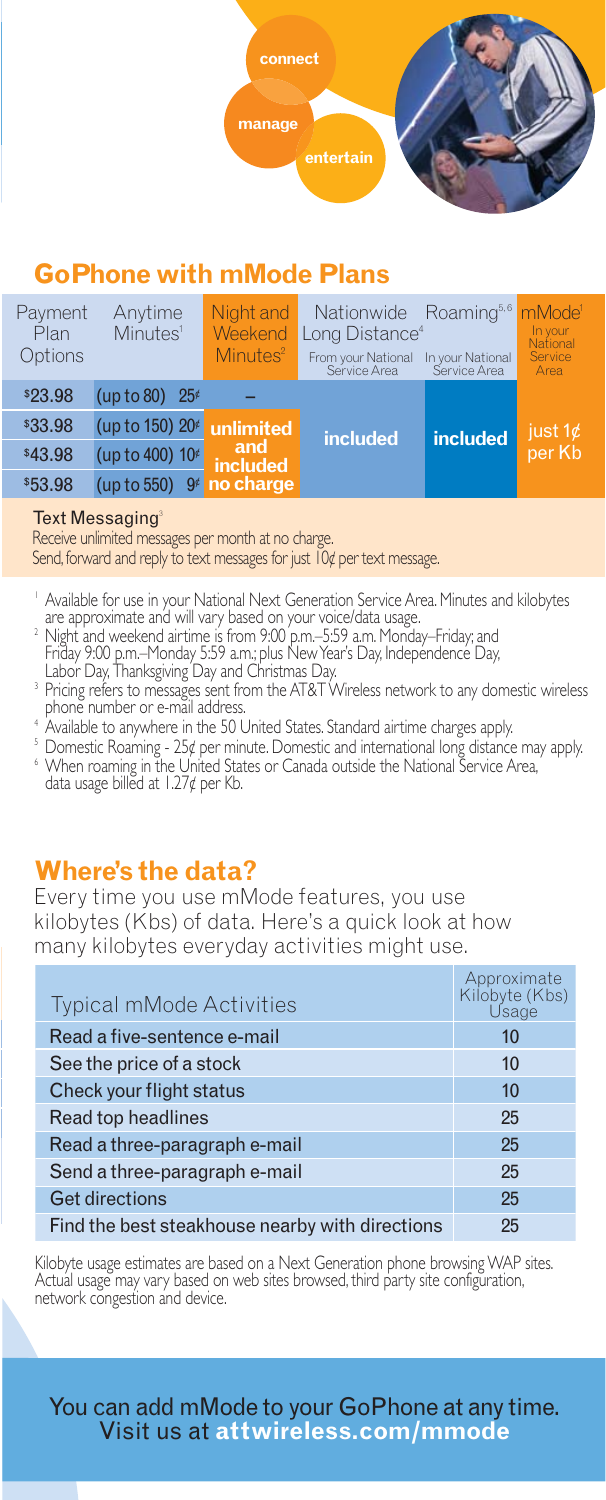

# Let's go!

# **How do I get more minutes?**

Your account is automatically replenished whenever your balance goes below \$5 or every 30 days (whichever comes first). There are no separate bills to pay, no cards to buy – just pick a plan and go!

## **How will I know when my balance is low?**

When your balance falls below \$10 (and again at \$7), we let you know with a text message sent right to your phone. You can check your balance anytime: go online (www.attwireless.com/gophone) or use mMode to access your account information right from your phone!

Note: Low balance text message notification is not guaranteed. If you are<br>outside the text messaging service area, on a call, or if your phone's memory is<br>full, you will not be able to receive text messages. Standard data

# **Can I change my plan?**

Anytime. Just call us.

For more information visit us at **attwireless.com/gophone 1 888 MY mLIFE**



**your mobile life made better** mlife